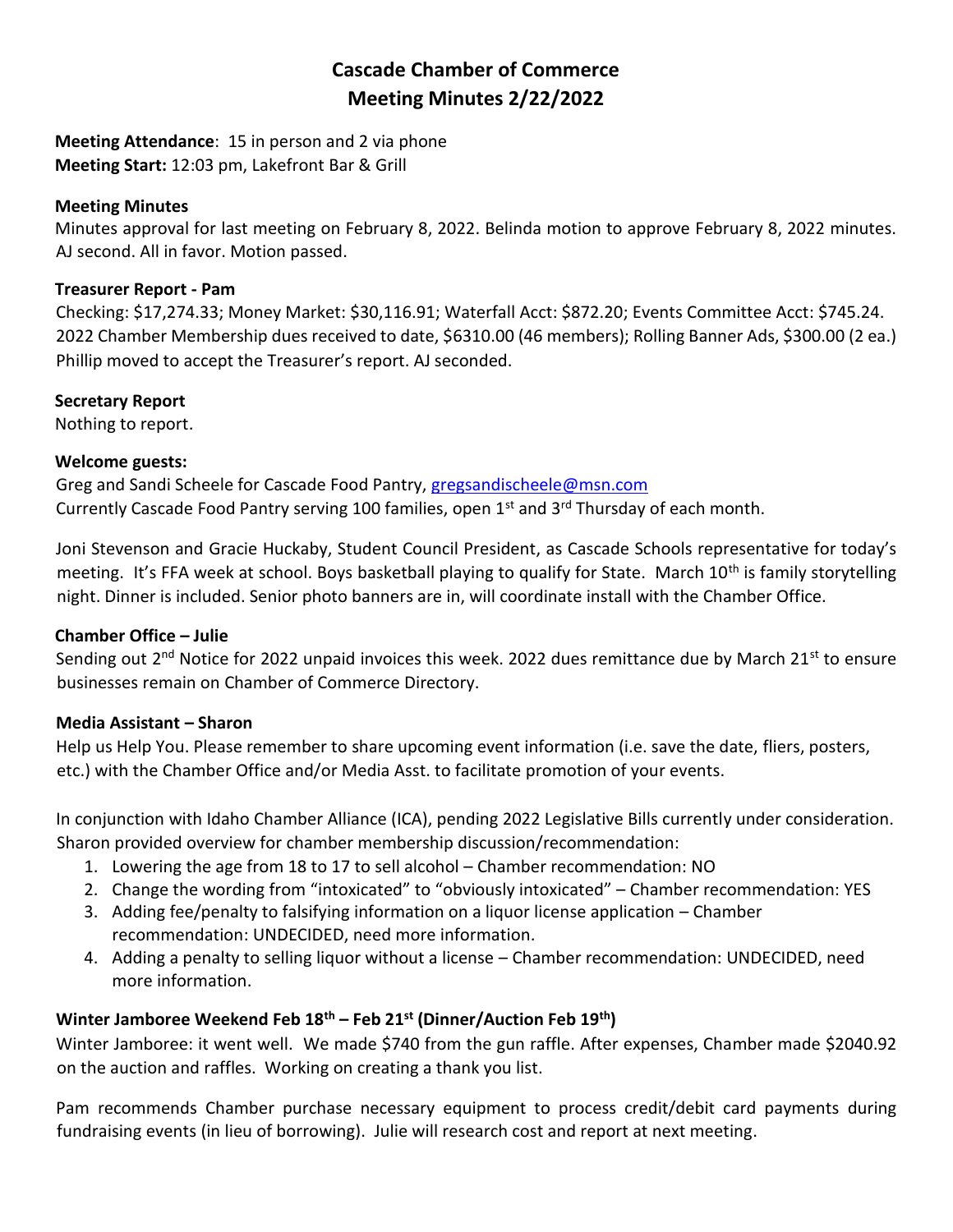#### **Cascade Cup – Tackle Tom's**

"Cascade Cup" Fishing Tournament went exceptionally well. Great turnout (808 entries), awesome community support. Raised over \$20,000 for several local non-profits. No one won the truck this year. Adequate parking remains an issue to be resolved. Event permitting was an issue. There was discussion about having the Mayor come and explain the permitting process at next meeting.

#### **Fireworks Contract /Vendor – Tom**

Tom indicated he will continue follow-up with Kathy on vendor status. We need to firm up contract soon.

#### **"Forest Service (FS) Commercial Filming/Photography" – Handout**

Commercial filming is defined as use of motion picture, videotaping, sound-recording, or any other type of moving image or audio recording equipment on National Forest System lands that involves the advertisement of a product or service, the creation of a product for sale, and/or the use of actors, models, sets, or props, *but not including activities associated with broadcasting breaking news*. For purposes of this definition, creation of a product for sale includes a film, videotape, television broadcast, or documentary of historic events, wildlife, natural events, features, subjects or participants in a sporting or recreation event, and so forth, when created for the purpose of generating income [\(FSH 2709.11 2008-2](https://na01.safelinks.protection.outlook.com/?url=http%3A%2F%2Fwww.fs.fed.us%2Fspecialuses%2Fdocuments%2F2709.11_40.pdf&data=04%7C01%7C%7Ccf46ccc393b64bd537f008d9f004b065%7C84df9e7fe9f640afb435aaaaaaaaaaaa%7C1%7C0%7C637804725198030460%7CUnknown%7CTWFpbGZsb3d8eyJWIjoiMC4wLjAwMDAiLCJQIjoiV2luMzIiLCJBTiI6Ik1haWwiLCJXVCI6Mn0%3D%7C3000&sdata=pRB8FMP2SeI1To5u7wir402U%2FDpxnxr2NtEltDKab4Q%3D&reserved=0) (CH 40)).

Commercial photography is defined as the use of photographic equipment to capture still images on film, digital format, and other similar technologies found on National Forest System lands that: takes place at a location where members of the public are generally not allowed or where additional administrative costs are likely; or uses models, sets, or props that are not part of the site's natural or cultural resources or administrative facilities [\(FSH 2709.11 2008-2 \(CH 40\)\)](https://na01.safelinks.protection.outlook.com/?url=http%3A%2F%2Fwww.fs.fed.us%2Fspecialuses%2Fdocuments%2F2709.11_40.pdf&data=04%7C01%7C%7Ccf46ccc393b64bd537f008d9f004b065%7C84df9e7fe9f640afb435aaaaaaaaaaaa%7C1%7C0%7C637804725198030460%7CUnknown%7CTWFpbGZsb3d8eyJWIjoiMC4wLjAwMDAiLCJQIjoiV2luMzIiLCJBTiI6Ik1haWwiLCJXVCI6Mn0%3D%7C3000&sdata=pRB8FMP2SeI1To5u7wir402U%2FDpxnxr2NtEltDKab4Q%3D&reserved=0).

The best resource for commercial filming requirements can be found via:

[https://www.fs.usda.gov/Internet/FSE\\_DOCUMENTS/stelprdb5355613.pdf](https://na01.safelinks.protection.outlook.com/?url=https%3A%2F%2Fwww.fs.usda.gov%2FInternet%2FFSE_DOCUMENTS%2Fstelprdb5355613.pdf&data=04%7C01%7C%7Ccf46ccc393b64bd537f008d9f004b065%7C84df9e7fe9f640afb435aaaaaaaaaaaa%7C1%7C0%7C637804725198030460%7CUnknown%7CTWFpbGZsb3d8eyJWIjoiMC4wLjAwMDAiLCJQIjoiV2luMzIiLCJBTiI6Ik1haWwiLCJXVCI6Mn0%3D%7C3000&sdata=7Y4ueb7PK%2BB6rz3ArLh7qkotIF1xhw3CiHYkEjRxmwQ%3D&reserved=0) This page explains ALL the ins/outs of commercial filming on NFS lands.

FS policy is in flux right now regarding commercial filming, and folks at the regional and national level are reevaluating filming/photography permit requirements/terms. So, when planning filming/photography activities on the Forest, you should continue to check back with the Forest regarding each specific proposal. Each proposal should have as much advance notice as possible, but at least 1 month prior to the planned filming date.

*For additional information, contact: Kate Hermanns, North Zone Special Uses Permit Administrator, USDA Forest Service, Boise National Forest, C: 208-258-4589, [Katherine.hermanns@usda.gov](mailto:Katherine.hermanns@usda.gov) , [www.fs.fed.us](http://www.fs.fed.us/)*

#### **Open Discussion:**

#### **E-bike Fundraiser – AJ**

E-Bike Raffle: \$20.00 per ticket. Bike will rotate among local businesses. The bike is currently on display at Umpqua. Drawing on July 4<sup>th</sup>.

#### **Perpetua Resources – Belinda**

"Save the South Fork" organization has been reaching out to local businesses regarding economic impact studies on Stibnite Project. To ensure consistent messaging on this project, please contact Belinda with any questions. [Belinda.provancher@perpetua.us](mailto:Belinda.provancher@perpetua.us)

#### **Lakefront Bar & Grill - Jenni**

The final Snow Golf tournament for this season is Saturday, Feb 26<sup>th</sup>, \$10 entry fee, Lake Cascade Golf Course.